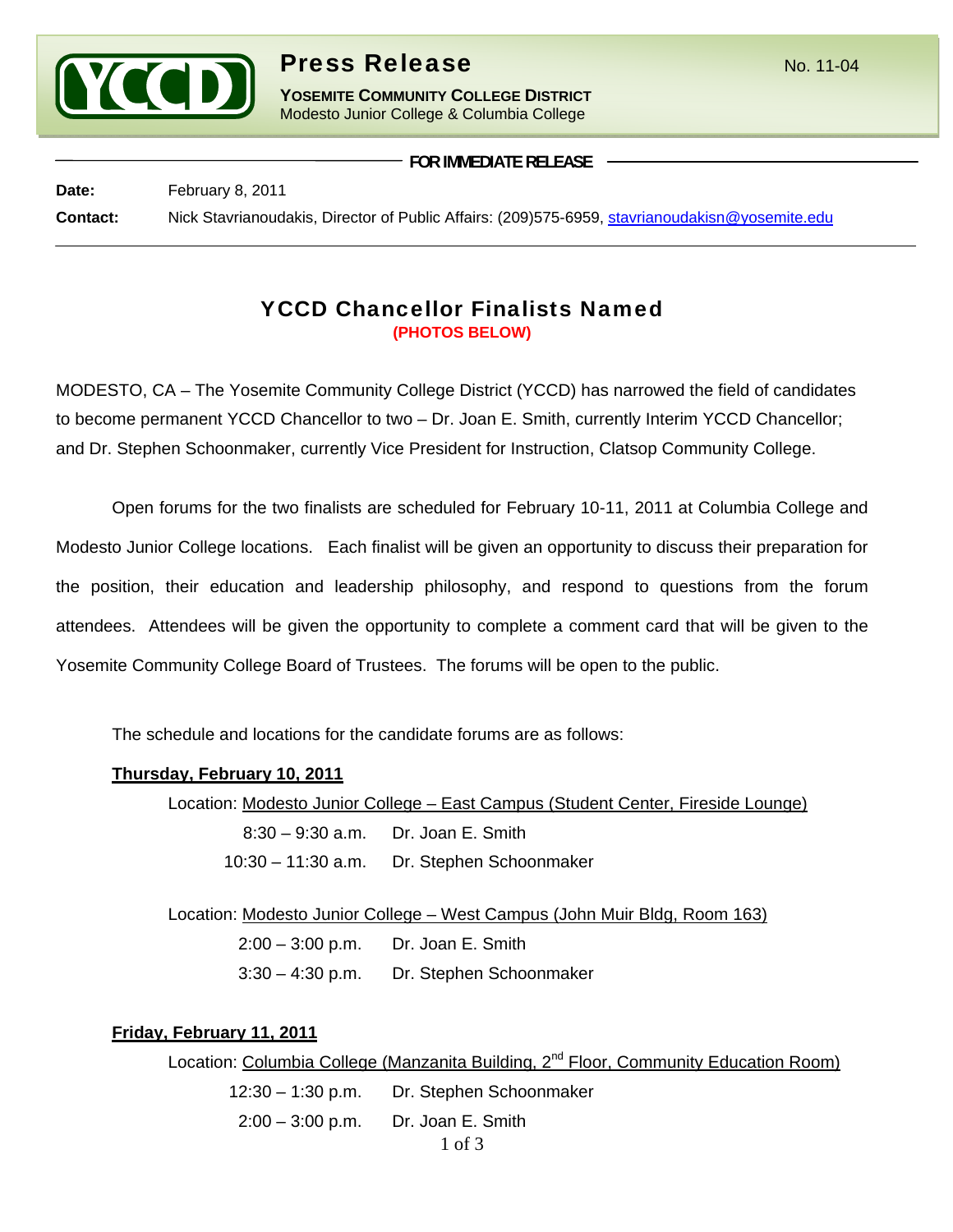### **Finalist Profiles:**

#### Dr. Joan E. Smith

#### **Education**:

- Ed.D. in Higher Education, Nova (Southeastern) University, Fort Lauderdale, FL (1988)
- M.S. in Vocational Rehabilitation, University of Wisconsin-Stout, Menomonie, WI (1976)
- B.S. in Psychology, Sociology and Anthropology, University of Wisconsin, Stevens Point, WI (1975)

#### **Professional Experience:**

- Interim Chancellor, Yosemite Community College District, Modesto, CA (2010 present)
- President, Columbia College, Columbia, CA (2006 2010)
- Executive Vice President, Student Learning, Ventura College, Ventura, CA (2002 2006)
- Dean of Business, Industry, Technology and Off-Campus Programs, Ventura College, Ventura, CA (2000-2002)
- Dean of Institutional and Student Services, Oxnard College, Oxnard, CA (1997-2000)
- Project Director, Workplace Learning Resource Center, Center for International Trade Development and Contract Education, Oxnard College, Oxnard, CA (1993-1997)
- Institutional Researcher, Title III, Matriculation, Oxnard College, Oxnard, CA (1991-1992)
- Counselor/Instructor, Educational Assistance Center, Oxnard College, Oxnard, CA (1980-1992)

#### Dr. Stephen Schoonmaker

#### **Education:**

- Ed.D. in Higher Educational Administration, New Mexico State University, Las Cruces, NM (2004)
- M.S. in College Student Personnel Administration, Western Illinois University, Macomb, IL (1982)
- B.A. in Sociology, University of Vermont, Burlington, VT (1980)

#### **Professional Experience:**

- Vice President of Instruction, Clatsop Community College, Astoria, OR (2007 present)
- Vice President of Instruction and Student Services, Southwestern Oregon Community College, Coos Bay, OR (2005–2007)
- Associate Dean, Arts and Sciences, Albuquerque TVI (now Central New Mexico Community College), Albuquerque, NM (1999-2005)
- Adjunct Faculty Member Three community colleges in New Mexico, NM (1999-present)
- Legislative Intern New Mexico Association of Community Colleges, NM (2003)
- Interim Associate Director of Student Services, University of New Mexico Valencia campus, Valencia, NM (1998-1999)
- Human Rights and Social Services Analyst, City of Salem, Salem, OR (1992-1998)
- Assistant to Dean of Students, Western Oregon State College (now Western Oregon University), Monmouth, OR (1994-1997)
- Director of Student Development, Western Oregon State College, Monmouth, OR (1990-1992)